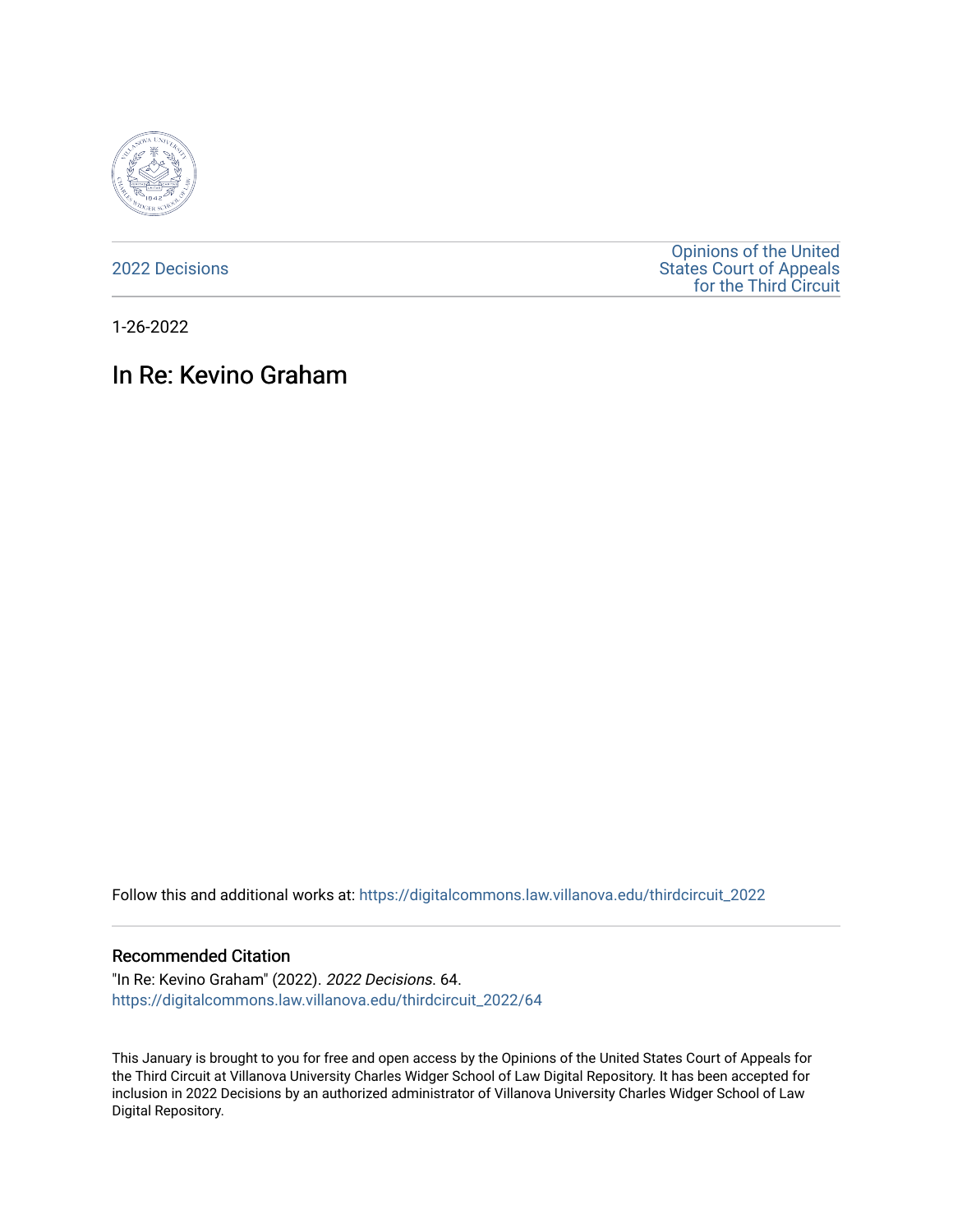### **DLD-062 NOT PRECEDENTIAL**

## UNITED STATES COURT OF APPEALS FOR THE THIRD CIRCUIT

 $\frac{1}{2}$ 

No. 21-2944  $\frac{1}{2}$ 

IN RE: KEVINO GRAHAM, Petitioner

On a Petition for Writ of Mandamus from the United States District Court for the Eastern District of Pennsylvania (Related to E.D. Pa. Crim. No. 2-14-cr-00623-001)

 $\mathcal{L}_\text{max}$  , where  $\mathcal{L}_\text{max}$  and  $\mathcal{L}_\text{max}$  and  $\mathcal{L}_\text{max}$ 

 $\mathcal{L}_\text{max}$  , where  $\mathcal{L}_\text{max}$  is the set of the set of the set of the set of the set of the set of the set of the set of the set of the set of the set of the set of the set of the set of the set of the set of the se

Submitted Pursuant to Rule 21, Fed. R. App. P. January 13, 2022

Before: KRAUSE, MATEY and PHIPPS, Circuit Judges

(Opinion filed: January 26, 2022)  $\frac{1}{2}$ 

# OPINION\*  $\frac{1}{2}$

PER CURIAM

Kevino Graham has filed a petition for a writ of mandamus requesting that we

"compel" the District Judge overseeing Graham's criminal and postconviction

proceedings "to answer" a question Graham claims he posed in a prior postconviction

motion. Pet. 1. For the following reasons, we will deny his petition.

<sup>\*</sup> This disposition is not an opinion of the full Court and pursuant to I.O.P. 5.7 does not constitute binding precedent.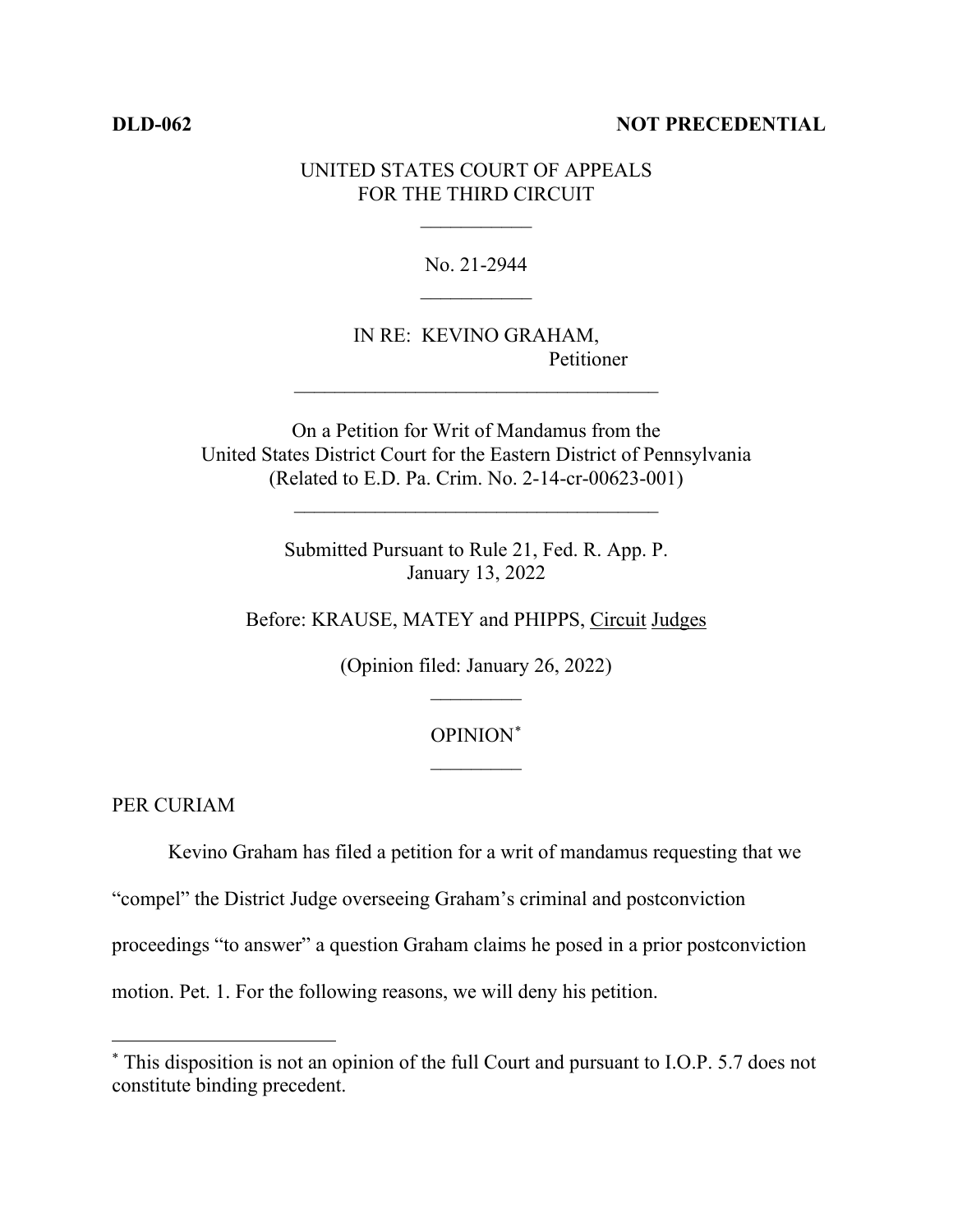After a jury trial in the Eastern District of Pennsylvania, Graham was convicted of sex trafficking by force and attempting to do the same. See 18 U.S.C. §§ 1591, 1594. The District Court denied two posttrial motions and sentenced Graham to 100 years' imprisonment. Graham then filed a postconviction motion pursuant to 28 U.S.C. § 2255, alleging among other things that counsel was ineffective for failing to object to jury instructions that, according to Graham, misapplied section 1591. The District Court denied that motion, and we declined to issue the certificate of appealability required to obtain review. See United States v. Graham, No. 20-1631 (3d Cir. Oct. 23, 2020), 2020 WL 9596841, cert. denied 141 S. Ct. 2655 (2021); see also 28 U.S.C. § 2253(c).

Graham filed in the District Court another section 2255 motion, accompanied by a "request to adjudicate" certain claims that he averred the District Court ignored in ruling on his original section 2255 motion. See United States v. Graham, No. 2-14-cr-00623- 001, Dkt. Nos. 533, 535 (E.D. Pa. June 24, 2021). The District Court issued an order explaining that it lacks jurisdiction until Graham seeks and receives our authorization to file a second or successive motion. See id. at Dkt. No. 553 (Sept. 22, 2021); see also 28 U.S.C. §§ 2244, 2255(h). Graham moved for reconsideration, which the District Court denied. Graham then filed the instant mandamus petition, asserting that the jury instructions given by the District Court were inconsistent with section 1591, alleging that his counsel was ineffective for failing to object to those instructions, and asking that we compel the District Court to rule on this claim.

2